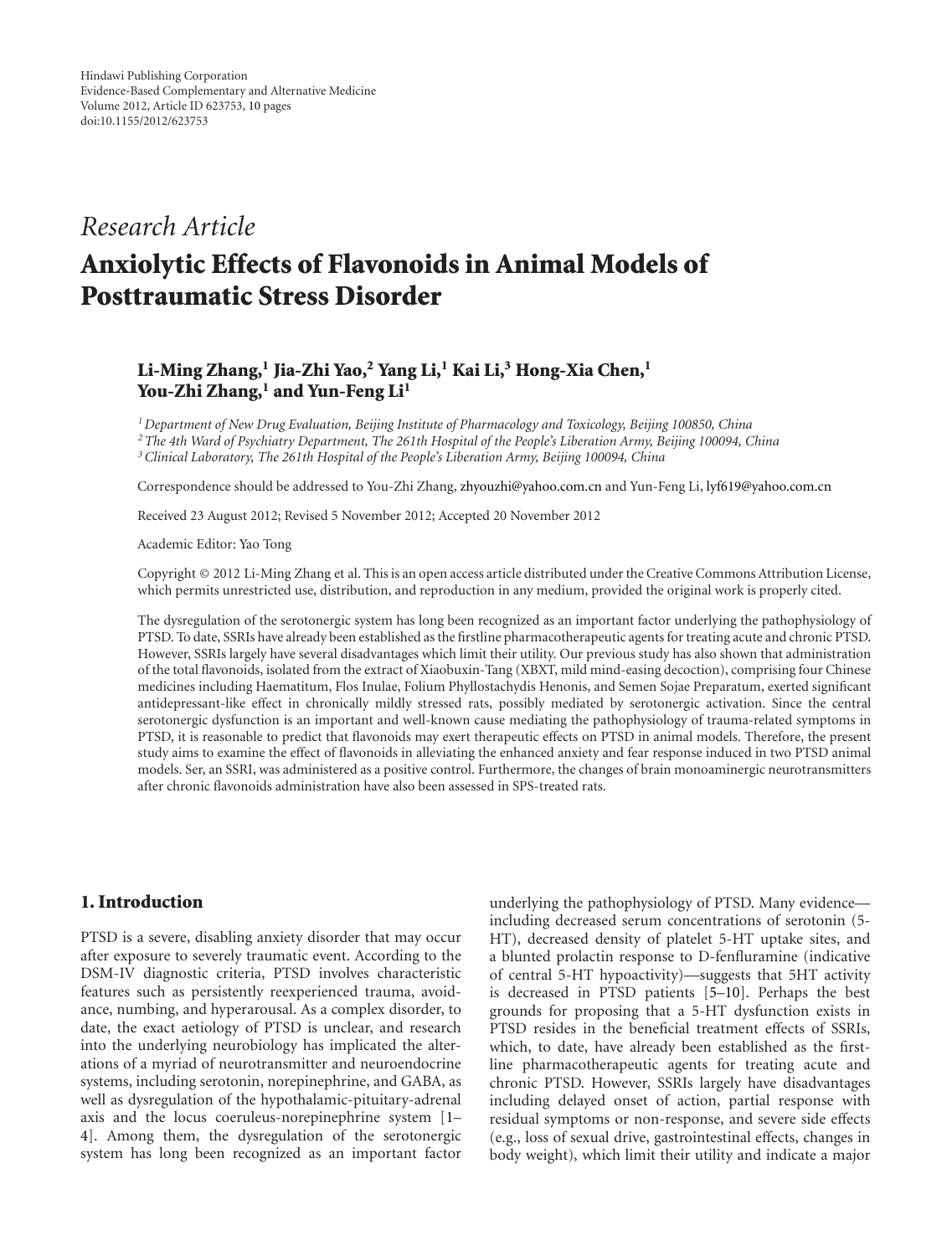unmet medical need to explore more promising treatment approaches in PTSD [\[11](#page-8-1)[–17](#page-8-2)].

Traditional Chinese medicine (TCM), because of its better compliance and lower side effects [\[18\]](#page-8-3), draws more and more attentions and provides a prospective alternative to the treatment of several mental disorders [\[18–](#page-8-3) [22](#page-8-4)]. Xiaobuxin-Tang (XBXT, mild mind-easing decoction), comprising 4 Chinese medicines including Haematitum, Flos Inulae, Folium Phyllostachydis Henonis, and Semen Sojae Preparatum, was originally recorded in the silk scroll manuscript of "Fuxinjue Zangfu Yongyao Fayao" (The essentials of medication for viscera and organs, aimed at Taoist practice), written one thousand years ago and discovered in Mogao Caves of Dunhuang. The three ingredients of XBXT, Flos Inulae, Folium Phyllostachydis Henonis, and Semen Sojae Preparatum, all contain a large amount of flavonoids, and during the process of extraction, the flavonoids may react with Haematitum, the fourth ingredient of XBXT, to form some flavone complexes. *In vivo* studies show that flavonoids can be absorbed after oral administration, pass the blood-brain barrier, and exert various effects on the CNS. Several lines of evidence have demonstrated the effects of flavonoids on memory, cognition, and neurodegeneration [\[23,](#page-8-5) [24](#page-8-6)].

Our previous study has also shown that administration of the total flavonoids, isolated from the extract of XBXT, exerted significant antidepressant-like effect in chronically mildly stressed rats, possibly mediated by serotonergic activation [\[25](#page-8-7)[–27\]](#page-8-8). Since the central serotonergic dysfunction is an important and well-known cause mediating the pathophysiology of trauma-related symptoms in PTSD, it is reasonable to predict that flavonoids may exert therapeutic effects on PTSD in animal models. Therefore, the present study aims to examine the effect of flavonoids in alleviating the enhanced anxiety and fear response induced in two PTSD animal models. Ser, an SSRI, was administered as a positive control. Furthermore, the changes of brain monoaminergic neurotransmitters after chronic flavonoids administration have also been assessed in SPS-treated rats.

#### **2. Materials and Methods**

2.1. Animals. Both male ICR mice  $(18 \pm 2g)$  and male Sprague-Dawley rats (180  $\pm$  10 g) were purchased from Beijing Vital Laboratory Animal Technology Company (Beijing, China). Animals were maintained under standard conditions of controlled temperature ( $23 \pm 1$ <sup>°</sup>C), humidity (45%), and lighting (12 h/d). Experiments were conducted according to the National Institute of Health Guide for the Care and Use of Laboratory Animals [\[28\]](#page-8-9). The experimental procedures were approved by the institutional committee on animal care and use, and all efforts were made to minimize animal suffering and reduce the number of animals used for the experiments.

*2.2. Drugs and Drug Administration.* The sertraline was purchased from Sigma-Aldrich (St. Louis, MO, USA).

Traditional Chinese medicines Haematitum, Flos Inulae, Folium Phyllostachydis Henonis, and Semen Sojae Preparatum were purchased from Beijing Tongrentang Drugstore

(Beijing, China) and were identified by Prof. Lian-Sheng Shen (School of Chinese Medicine, Beijing University of Chinese Medicine) as calcined product of ochery hematite, flowers of *Inula japonica* Thunb. leafs of *Phyllostachys nigra* (Lodd.) Munro var. *henonis* (Mitf.) Stapf ex Rendle, fermented product of *Glycine max (L.)* Merr, respectively. The voucher specimens (nos. 02002, 02003, 02004, and 02005, resp.) were deposited in the Laboratory of Phytochemistry, Beijing Institute of Pharmacology and Toxicology, China. The extraction of flavonoids was carried out according to the method of An et al. [\[27](#page-8-8)]. Using lutin as standard substance, the content of flavones in the extract was determined as 76.03% by colorimetric method.

Ser or flavonoids was dissolved in saline and administered by intragastric gavage (i.g.) in a volume of 20 mL/kg (mice) or 2 mL/kg (rats).

*2.3. Long-Term Behavioral Effects of Flavonoids after Electric Foot-Shocks Procedures.* The experimental procedure was carried out as described previously [\[29\]](#page-8-10). For the training session, a plexiglass chamber ( $20 \times 10 \times 10$  cm) with stainless steel grid floor (9 mm interval) was used. Electric footshocks were delivered through the grid floor by an isolated shock generator (Med Associates Inc., USA). Each mouse was placed in the chamber, and after a 5-min adaptation period, a total of 15 intermittent inescapable foot-shocks (intensity: 0.8 mA, interval: 10 s, and duration: 10 s) were delivered for 5 min. Control animals were placed in the same chamber for 10 min, without electric foot-shocks. From the first day (day 1) after the foot-shock procedure, Ser (15 mg/kg) or flavonoids (12.5, 25, and 50 mg/kg, resp.) was given by intragastric gavage (i.g.) once a day at 8:00-9:00 a.m. The drug doses and the administration time were selected according to our previous studies.

*2.3.1. Contextual Freezing Measurement.* All animals were exposed to the reminder situation, that is, the same chamber where the foot-shocks had been delivered, but with no further foot-shocks, for 5 min on day 3, 8, and 15, respectively. Freezing behavior, defined as an absence of all movement (except for respiration), was scored during the situational reminder. Total cumulative freezing time (total seconds spent freezing during each assessment period) was measured and scored by a trained observer blind to the treatment conditions [\[30](#page-8-11)].

*2.3.2. The Staircase Test in Mice.* The staircase was made from polyvinylchloride and consisted of 5 identical steps (2.5 cm high, 10 cm wide, and 7.5 cm deep). The height of the walls was constant (12.5 cm above the stairs) along the entire length of the staircase. On day 18 after foot-shocks, the mouse was placed on the floor of the box with its back toward the staircase. Each mouse was placed individually onto the staircase. During a 3-min period, number of rearing-effect and number of steps climbed were recorded. A step was considered climbed only if the mouse placed all 4 paws on the stair. The number of steps descended was not counted. At the end of 3 min, the mouse was removed, and the staircase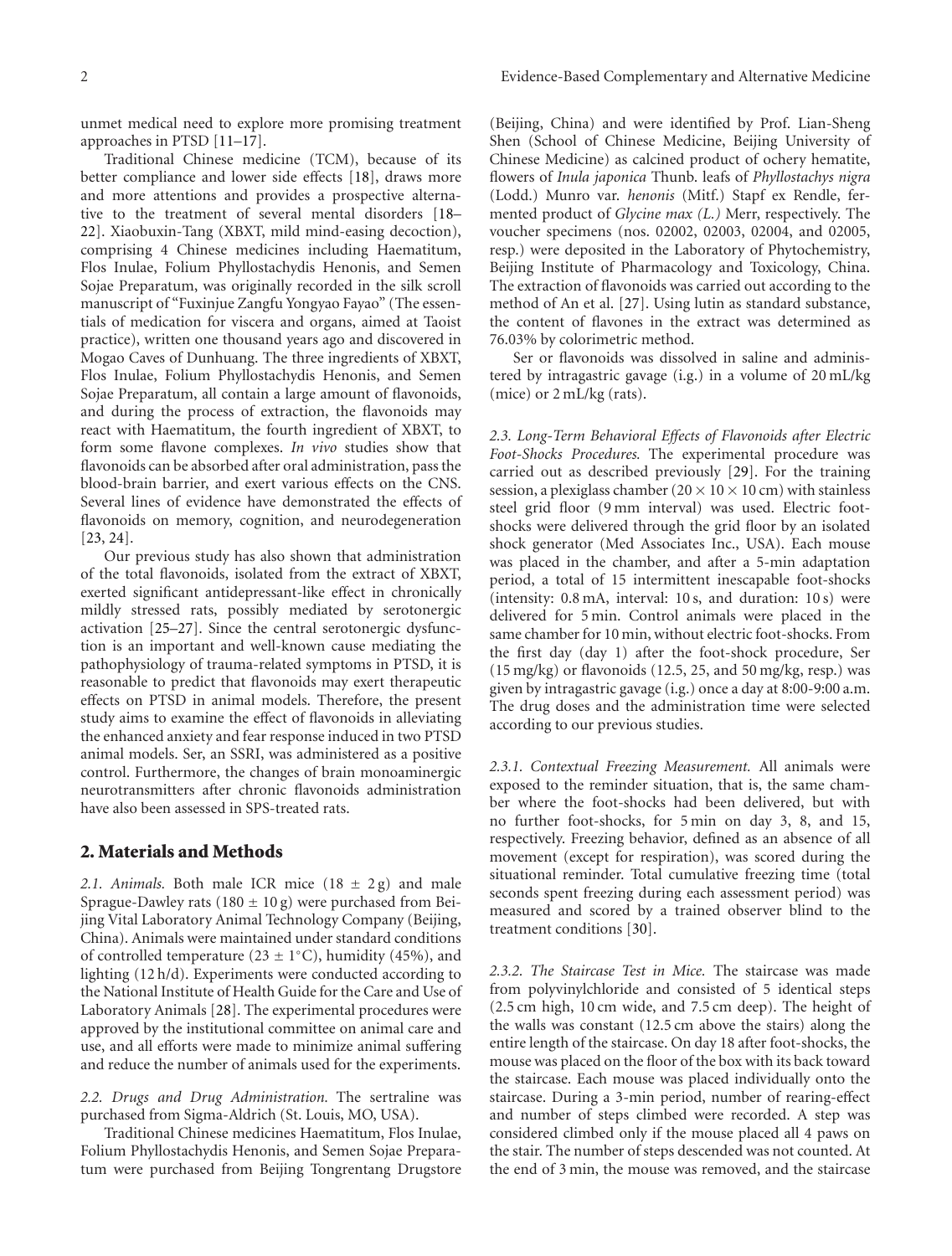was cleaned with an alcohol sponge to eliminate any residual odors. The treatments were randomized, and the observer was blind to the grouping. All studies were carried out between 8:00–11:00 a.m.

*2.4. Long-Term Behavioral Effects of Flavonoids in Rats after Exposure to SPS.* The SPS procedure was performed as described previously [\[31](#page-8-12), [32\]](#page-8-13). Briefly, after a 2-week acclimatization period, the rats were restrained for 2 h, and then each rat was immobilized inside a disposable clear polyethylene rodent restraint cone. The large end of the cone was closed with tape. The bag size was adjusted according to the size of the animal to achieve a complete immobilization. A hole in the small end of the cone allowed the rats to breathe freely. After that, rats were individually placed in a clear acrylic cylinder (24-cm diameter, 50 cm height), filled with water (24◦C) to 2/3 of its height, and forced to swim for 20 min. Following 15 min recuperation, rats were then exposed to diethyl ether until loss of consciousness. Control rats were kept in a room adjacent to the SPS rats during the treatment and handled twice for several minutes each time. From the first day (day 1) after the SPS procedure, Ser (15 mg/kg) or flavonoids (12.5, 25, and 50 mg/kg, resp.) was given by p.o. once per day at 8:00-9:00 a.m.

*2.4.1. Locomotor Activity Test.* Thirteen days after SPS, the locomotor activity was measured by placing each rat individually in a clear open field  $(36 \times 36 \times 36 \text{ cm})$  with black rubber floor. The animal was allowed to habituate to the environment for 5 min; the spontaneous movement comprising the traveling distance and time of ambulation was automatically recorded by VIDEO-MEX-V image analytic system (Columbus Instruments, USA) in the subsequent 5 min.

*2.4.2. Contextual Fear Paradigm.* The contextual fear paradigm was conducted after the end of the 14-day drug treatments. On the first day (day 14 after SPS), each rat was exposed to the conditioning context (180 s, in the conditioning chamber  $(60 \times 21 \times 30 \text{ cm})$  without any stimulation). Immediately after that, a foot-shock (0.8 mA, 4 s) through a stainless steel grid floor (Med Associates Inc. USA) was given. Twenty-four hours after the initial foot-shock (day 15 after SPS), the rat was placed in the same conditioning chamber where the previous foot-shocks were conducted, and the contextual fear response was then evaluated by measuring the duration of freezing behavior in a 5 min interval. "Freezing" behavior was defined as a total absence of body or head movement except for that associated with breathing which was rated by the observers who were blind to the grouping, and the data were recorded (in seconds) as the average time spent freezing [\[30](#page-8-11)].

*2.4.3. The Elevated Plus Maze (EPM) Test.* This paradigm was well validated in detecting responses to external stressful stimuli. The apparatus consisted of 4 branching arms  $(50 \times 10 \text{ cm})$  with 2 arms open and the other 2 closed with dark walls (14 cm high). The arms were connected by a center

platform  $(10 \times 10 \text{ cm})$ , and the maze was 50 cm above the ground. Eighteen days after SPS (day 18), individual rat was placed in the central platform, facing the closed arms. For the purpose of analysis, open-arm activity was quantified as the time spent on the open arms relative to the total time spent in both arms (open/total  $\times$  100), and the number of entries into open arms relative to the total number of entries into any arm (open/total  $\times$  100). Rats were scored as entering an open or closed arm only when all 4 paws passed over the dividing line. The maze was cleaned with a 5% ethanol/water solution after each test to remove any confounding olfactory cues and dried thoroughly between sessions.

*2.4.4. Long-Term Effect of Flavonoids on Monoamine Neurotransmitters after Exposure to SPS.* Rats used in the EPM test were sacrificed by decapitation, and the hippocampus and prefrontal cortex were rapidly removed. The tissues were weighed and sonicated in  $0.4 M$  HClO<sub>4</sub> containing  $0.5$  mM Na2-EDTA and 0.01% L-cys cocktail solution on ice. The homogenates were then centrifuged at 12,000 rpm, 4◦C for 30 min. Supernatant was collected and stored at −80◦C until further use.

The high-performance liquid chromatography (HPLC) system consisted of a microbore reverse-phase column (particle size  $5 \mu m$ ,  $150 \times 4.6$  mm; Model C-18, DIKMA Technologies Ltd., Beijing, China), an Agilent 1100 pump (flow rate 1.0 mL/min; Agilent Technologies, Palo Alto, CA, USA), and a Hewlett-Packard HP 1049A glassy carbon amperometric detector (Agilent Technologies, Palo Alto, CA, USA). Concentrations of dopamine (DA), 5-HT, and norepinephrine (NE) in hippocampus and cortex were simultaneously detected. The mobile phase composed of 85 mM citrate, 100 mM sodium acetate, 0.9 mM octylsodium sulfate, 0.2 mM EDTA, and 15% HPLC grade methanol, pH 3.7. External standard curves were used to quantify the amounts of NE, 5-HT, and DA in each sample by calculating the area under curve (AUC). The volume of injection was  $50 \mu L$ . The detection limit of the assay was 20 pg/sample.

*2.5. Statistical Analysis.* All data were expressed as mean ± SEM. The significance of difference between treatment and control groups was determined by One Way Analysis of Variance (ANOVA) followed by Dunnett's *t*-test. For all tests, differences with *P <* 0*.*05 were considered significant.

#### **3. Results**

*3.1. Long-Term Behavioral Effects of Flavonoids after Electric Foot Shocks in Mice.* Exposure to foot shock significantly increased the contextual freezing response (day  $3: F[5, 54] =$ <sup>6</sup>*.*833, *P <* <sup>0</sup>*.*01; day 8: *<sup>F</sup>*[5, 54] <sup>=</sup> <sup>3</sup>*.*222, *P <* <sup>0</sup>*.*05; and day 15: *<sup>F</sup>*[5, 54] <sup>=</sup> <sup>4</sup>*.*303, *P <* <sup>0</sup>*.*01). Repeated treatment with Ser for 15 days significantly reduced the freezing behavior (*P <* 0*.*01) induced by foot shock. A similar effect was also observed after repeated administration of flavonoids at doses of 25 and 50 mg/kg (*P <* 0*.*05 and *P <* 0*.*01 resp.; [Figure 1\)](#page-3-0).

In the staircase test, mice that had been previously exposed to foot shocks and situational reminders exhibited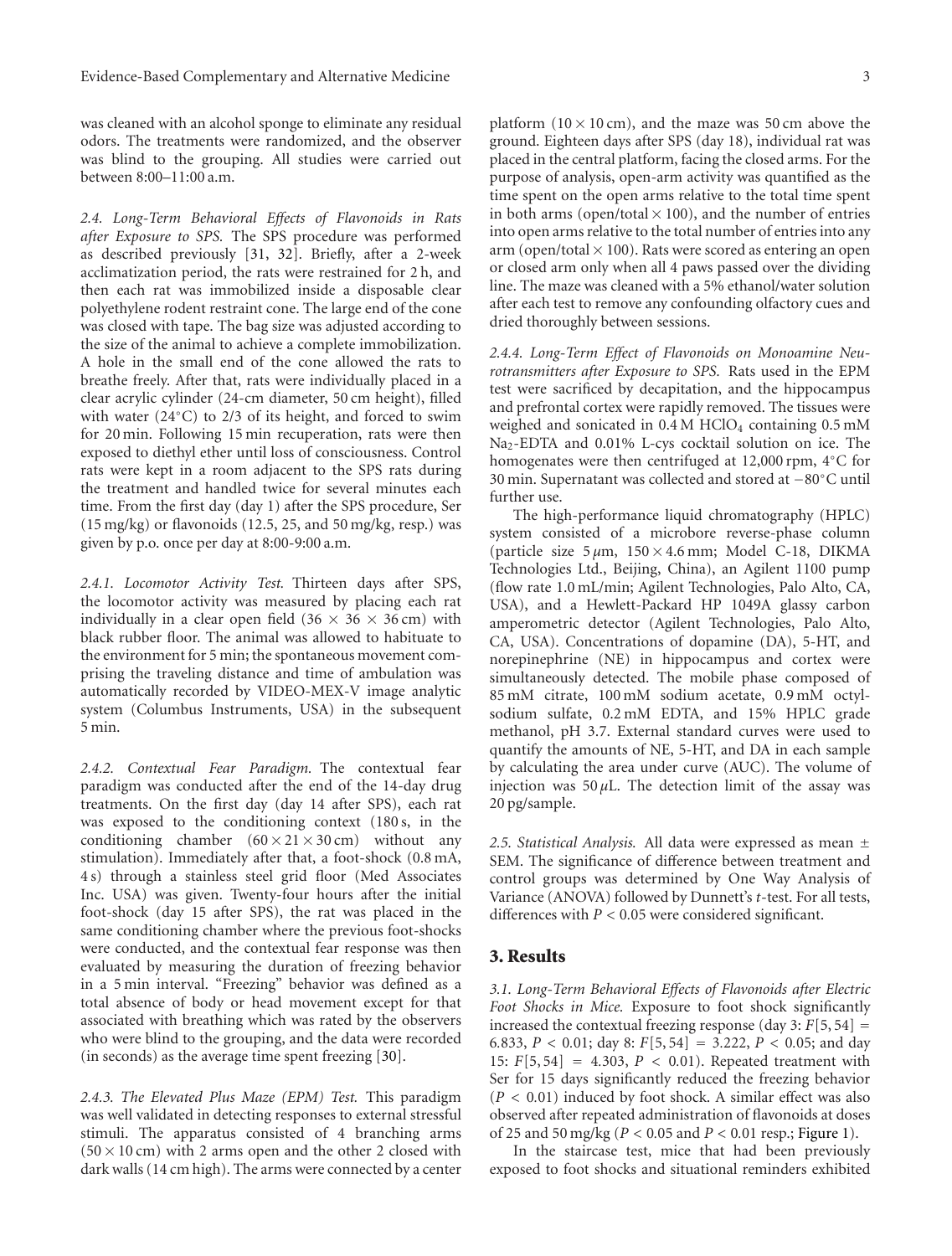

<span id="page-3-0"></span>Figure 1: The effects of repeated treatment with Ser or flavonoids on freezing behavior in mice after exposure to electric foot-shocks. The total cumulative freezing time was determined on day 3, 8, and 15. Daily administrations of Ser or flavonoids were started from the first day of training session. Data are presented as mean  $\pm$  SEM ( $n = 10$ ). \*P < 0.05, \*\*P < 0.01 compared with foot shock (-) group; \*P < 0.05, \*\*P < 0.01 compared with saline-treated foot shock (+) group (ANOVA followed by Dunn

an increased number of rearings  $(F[5, 54] = 5.163, P \leq$ 0*.*05) but failed to demonstrate a significant change in number of steps  $(F[5, 54] = 0.5102, P > 0.05)$ . These results indicate that the animals still avoided the aversivelike compartment and that they exhibited a fear response to the context associating with traumatic events. ANOVA showed that repeated administrations of flavonoids (25 and 50 mg/kg, *P <* 0*.*01) or Ser (15 mg/kg, *P <* 0*.*01) significantly improved the behavioral deficits induced by the aversive procedures [\(Figure 2\)](#page-4-0).

#### *3.2. Long-Term Behavioral Effects of Flavonoids after Exposure to SPS*

*3.2.1. Locomotor Activity Test.* To examine the possibility that SPS and/or drug treatments influenced the baseline locomotor activity in "fear-conditioned" rats (subjected to fear conditioning 24 h before the measurement), we investigated the level of spontaneous locomotor activity for each group. The results showed that there was no significant difference between groups, indicating that neither SPS nor chronic drug treatments affected the spontaneous activity of rats (Figures  $3(a)$  and  $3(b)$ ).

*3.2.2. Contextual Freezing.* One-way ANOVA analyses revealed that exposure to SPS, followed by a 14-day undisturbed period, significantly increased the contextual freezing response, compared to the control  $(F[5, 54] = 4.028, P <$ 0*.*01). A 14-day chronic coadministration with Ser alleviated the enhanced contextual freezing in rats experienced SPS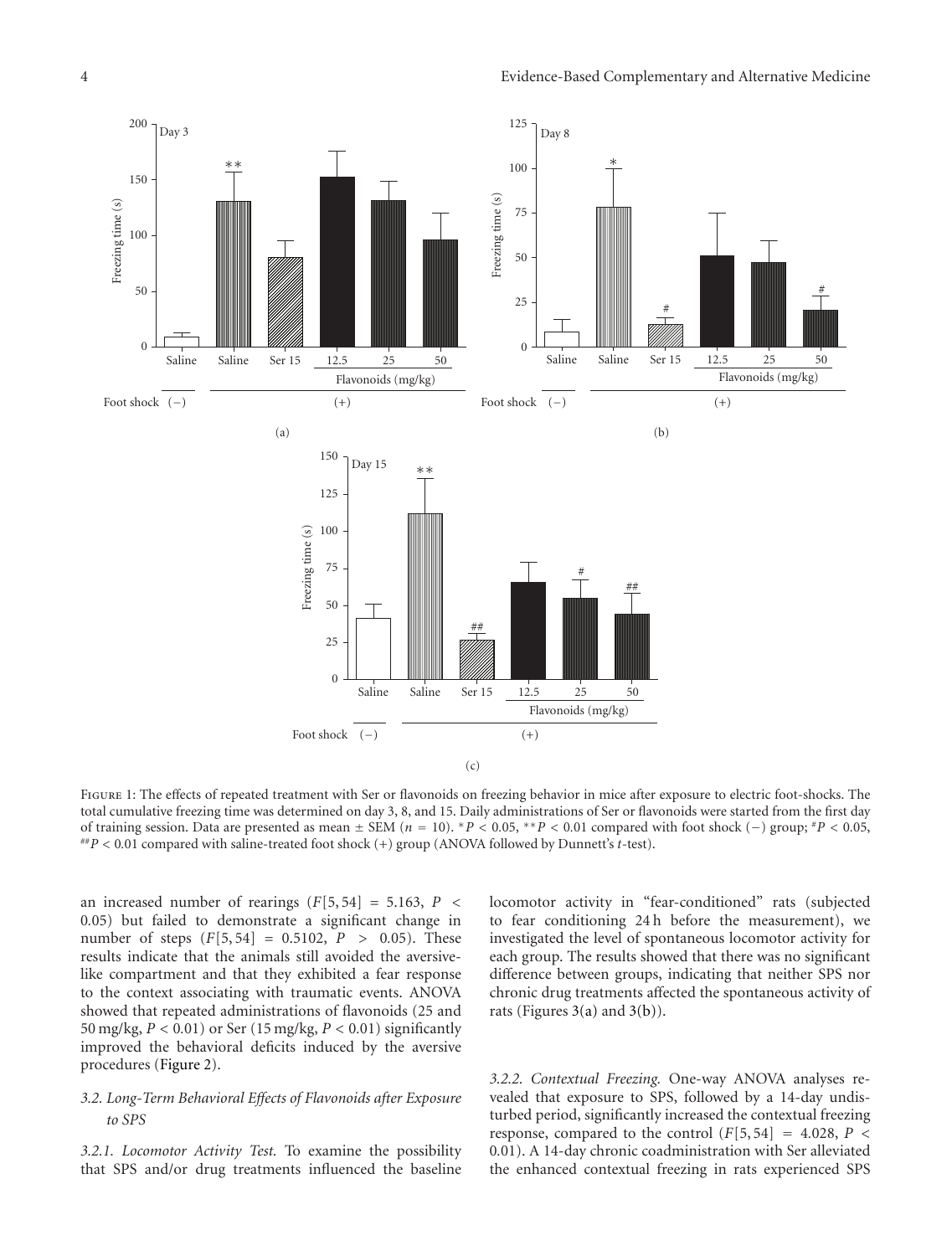

<span id="page-4-0"></span>FIGURE 2: The effects of repeated treatment with Ser or flavonoids on the behavior of mice in the staircase test. (a) number of rearings and (b) number of steps climbed by mice during a 3-min period. Data are presented as mean <sup>±</sup> SEM (*<sup>n</sup>* <sup>=</sup> 10). <sup>∗</sup>*P <* <sup>0</sup>*.*05 compared with foot-shocks. (−) group; #*P <* <sup>0</sup>*.*05, ##*P <* <sup>0</sup>*.*01 compared with saline-treated foot-shocks (+) group (ANOVA followed by Dunnett's *<sup>t</sup>*-test).

<span id="page-4-1"></span>

FIGURE 3: The effects of repeated treatment with Ser or flavonoids on locomotor activity in SPS-exposed rats. On day 13 after SPS procedure, the distance (a) and ambulatory time (b) were measured. Daily administration of Ser or flavonoids was started from the first day after the SPS procedure. Each column represents the means  $\pm$  SEM ( $n = 10$ ).

(*P <* 0*.*01). Such effect was also observed with flavonoids (12.5, 25, and 50 mg/kg) treatment [\(Figure 4\)](#page-5-0).

*3.2.3. EPM Test.* As shown in [Figure 5,](#page-5-1) one-way ANOVA analyses revealed that SPS-exposed animals showed significant reductions in percent time spent in open arms  $(F[5, 54] = 5.765, P < 0.01)$ , and in percent number of entries into open arms (*F*[5, 54] <sup>=</sup> <sup>3</sup>*.*863, *P <* <sup>0</sup>*.*01). Post hoc comparisons further showed that chronic coadministration with Ser (15 mg/kg) significantly increased the above 2 declined parameters compared to control animals, and so did the repeated administrations of flavonoids [\(Figure 5\)](#page-5-1).

<span id="page-4-2"></span>*3.3. Monoamine Neurotransmitters.* The levels of NE, 5- HT, and DA in hippocampus and prefrontal cortex of rats were measured in the end of the EPM test. As shown in [Table 1,](#page-6-0) in hippocampus, statistical analysis revealed that SPS significantly reduced 5-HT level  $(F[5, 54] = 7.546, P < 0.05)$ , which was clearly reversed by the chronic administration of positive control Ser (*P <* 0*.*01); such effect was also mimicked by flavonoids treatment at 25 and 50 mg/kg, respectively.

In addition, there was a trend of increase in NE level in hippocampus and prefrontal cortex, though with no statistical significance. A decreased tendency of NE level was also observed in these two brain regions with chronic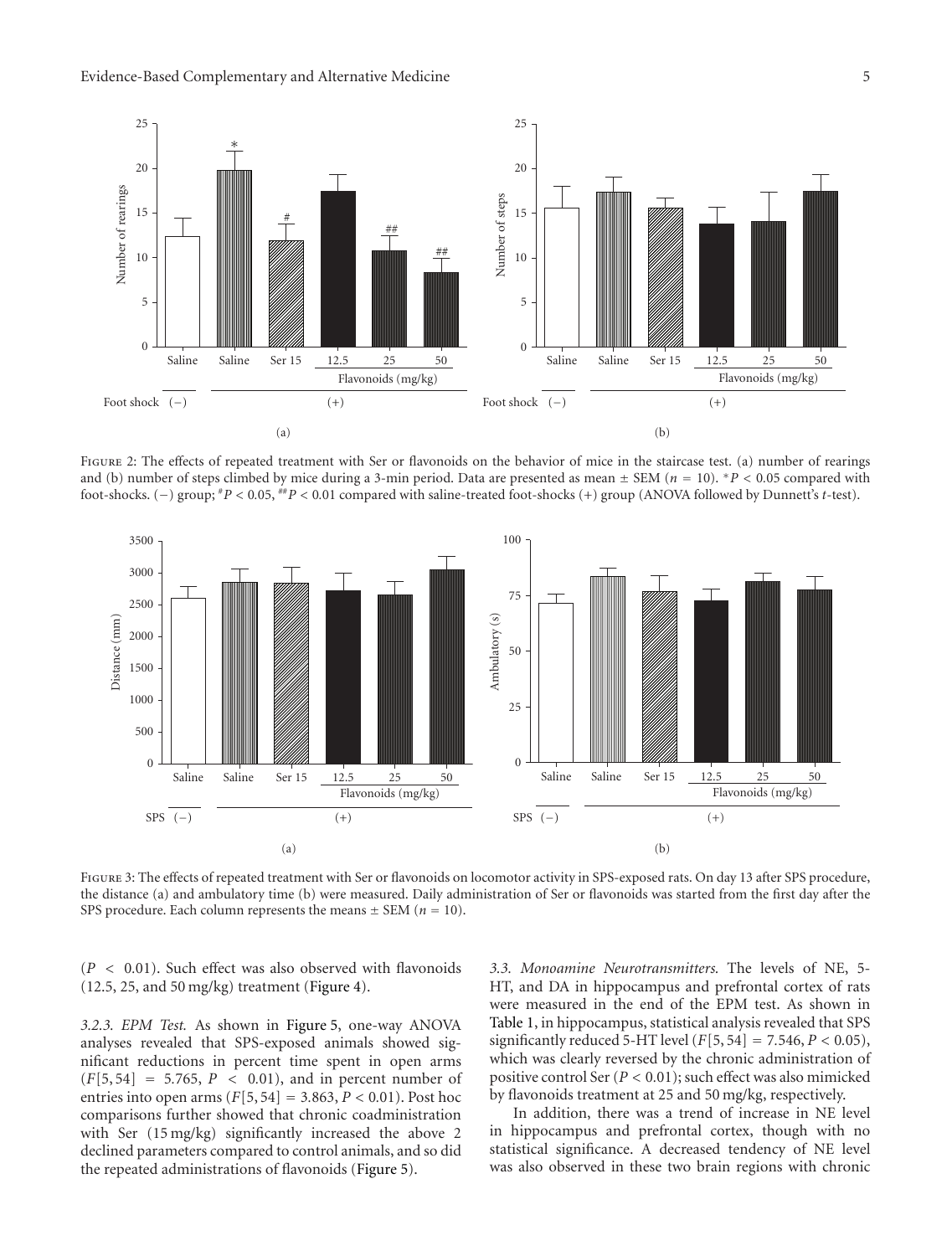

<span id="page-5-0"></span>Figure 4: The effects of repeated treatment with Ser or flavonoids for 15 days on contextual freezing in SPS-exposed rats. The total time of freezing behavior was determined on day 15. Daily administrations of flavonoids were started from the first day after the SPS procedure. Data are presented as mean <sup>±</sup> SEM (*<sup>n</sup>* <sup>=</sup> 10). ∗∗*P <* <sup>0</sup>*.*01 compared with SPS (−); #*P <* <sup>0</sup>*.*05, ##*P <* <sup>0</sup>*.*01 compared with SPS-exposed group (ANOVA followed by Dunnett's *t*-test).



<span id="page-5-1"></span>Figure 5: The effects of repeated treatment with Ser or flavonoids on SPS-exposed rats in EPM test. On day 18 after SPS procedure, percent time spent in (a) and numbers of entry into open arms (b) were recorded. Daily administrations of Ser or flavonoids were started from the first day after the SPS procedure. Data are expressed as mean  $\pm$  SEM ( $n = 10$ ). \*\*P < 0.01 compared with SPS (−);\*P < 0.05, \*\*P < 0.01 compared with SPS-exposed group (ANOVA followed by Dunnett's *t*-test).

flavonoids treatment. The levels of monoamine metabolites in hippocampus and prefrontal cortex of rats were also measured, but no statistically significant alteration was observed among groups.

#### **4. Discussion**

Our results demonstrated that repeated situational reminders followed by electric foot shocks elicited the acquisition of conditioned fear, and the mice showed an innate aversive freezing behavior. A repeated flavonoids treatment significantly increased the time spent in the aversive-like context, indicating that flavonoids alleviated the fear feeling of the stressed animals to the context associated with the traumatic event. Moreover, the aversive procedure did not affect the animals' spontaneous locomotor activity (data not shown) and the number of climbed steps in the staircase test in mice. These results were in accordance with the studies of Pynoos et al. [\[33\]](#page-8-14), who showed that foot-shocks associated to situational reminders did not affect the motor activity of male mice in an open field test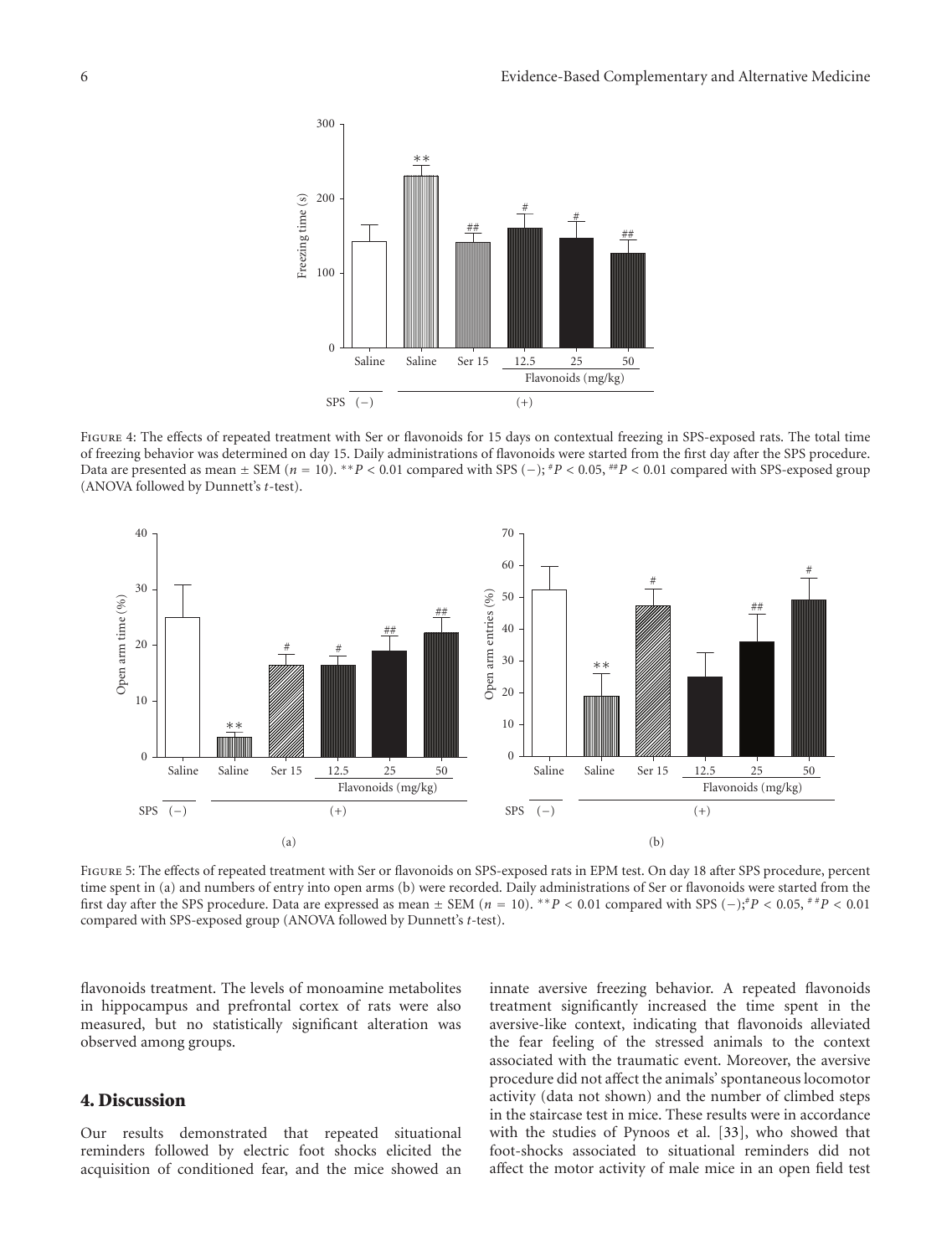<span id="page-6-0"></span>Table 1: The effects of repeated treatment with Ser or Flavonoids on the level of monoamine and its metabolite (ng/g tissue) in hippocampus and prefrontal cortex of rats subjected to SPS. Data are presented as the mean <sup>±</sup> SEM, *<sup>n</sup>* <sup>=</sup> 4–6. <sup>∗</sup>*P <* <sup>0</sup>*.*05, compared with SPS (−); ##*P <* <sup>0</sup>*.*<sup>01</sup> compared with SPS (ANOVA followed by Dunnett's *t*-test).

| Groups       | $SPS(-)$           | $SPS + \text{saline}$ | $SPS + Flavonoids$ (mg/kg)<br>$SPS + Ser(mg/kg)$ |                    |                         |                         |
|--------------|--------------------|-----------------------|--------------------------------------------------|--------------------|-------------------------|-------------------------|
|              |                    |                       | 15                                               | 12.5               | 25                      | 50                      |
|              |                    |                       | Hippocampus                                      |                    |                         |                         |
| $5-HT$       | $156.80 \pm 5.42$  | $118.20 \pm 3.192^*$  | $199.21 \pm 12.26$ <sup>##</sup>                 | $153.81 \pm 10.93$ | $172.00 \pm 13.79^{+4}$ | $178.40 \pm 9.90^{***}$ |
| 5-HIAA       | $456.20 + 20.69$   | $415.60 + 36.16$      | $343.60 + 21.02^{+4}$                            | $465.60 + 37.50$   | $494.90 + 38.21$        | $484.40 \pm 17.65$      |
| <b>NE</b>    | $155.90 \pm 14.95$ | $198.10 \pm 23.71$    | $182.70 \pm 24.92$                               | $157.40 \pm 7.77$  | $187.50 \pm 17.51$      | $191.60 \pm 22.08$      |
| DA           | $19.58 \pm 3.20$   | $22.94 + 3.13$        | $14.33 \pm 0.99$                                 | $15.49 \pm 2.39$   | $15.45 \pm 1.33$        | $17.46 + 2.24$          |
| <b>DOPAC</b> | $34.27 \pm 7.69$   | $32.22 \pm 3.110$     | $29.12 \pm 2.91$                                 | $26.35 \pm 3.44$   | $28.82 \pm 2.18$        | $30.12 \pm 3.45$        |
|              |                    |                       | Prefrontal cortex                                |                    |                         |                         |
| $5-HT$       | $238.31 \pm 11.47$ | $257.45 \pm 16.23$    | $255.90 \pm 39.32$                               | $233.20 \pm 16.11$ | $231.40 \pm 15.89$      | $264.31 \pm 18.66$      |
| 5-HIAA       | $371.82 + 5.60$    | $313.0 + 45.29$       | $458.50 + 27.56^{\#}$                            | $402.90 + 22.88$   | $404.50 + 20.44$        | $445.50 + 21.27$        |
| <b>NE</b>    | $129.30 \pm 16.21$ | $155.0 \pm 9.65$      | $137.60 \pm 17.86$                               | $124.80 \pm 15.77$ | $133.00 \pm 11.24$      | $146.80 \pm 16.47$      |
| DA           | $48.09 + 2.43$     | $50.36 + 8.22$        | $49.87 + 4.69$                                   | $43.14 + 3.76$     | $36.25 + 5.26$          | $44.44 + 0.98$          |
| <b>DOPAC</b> | $33.23 \pm 2.69$   | $36.67 \pm 2.77$      | $39.88 \pm 5.25$                                 | $35.77 \pm 2.66$   | $33.57 \pm 1.47$        | $36.04 \pm 2.89$        |

performed 3–6 weeks after the first foot-shock. The present study indicated that the aversive foot-shocks followed by repeated reminders are a reliable long-lasting animal model for PTSD, and flavonoids showed a therapeutic effect in this animal model within certain dose range.

There are accumulating evidences showing that SPS rats exhibit symptoms of increased arousal, such as exaggerated fear responses to trauma-related and -unrelated stimuli [\[34,](#page-8-15) [35](#page-8-16)], which is consistent with the observation in PTSD patients who showed enhanced anxiety and fear in response to stimuli unrelated to trauma. The SPS procedure has been found to enhance contextual fear conditioning, and the freezing behavior may serve as a good assessment for the severity of anxiety due to hippocampal dysfunction [\[36](#page-8-17), [37\]](#page-8-18).

Data presented here demonstrated that contextual freezing was significantly enhanced in rats exposed to SPS, while chronic administration of flavonoids successfully reversed these adverse effects. EPM, a model using the natural fear of rodents to avoid open and elevated places, has been well validated in detecting responses to external stressful stimuli. It has been found that SPS procedure induced an anxiety-like behavior in the EPM test [\[38,](#page-8-19) [39\]](#page-8-20). The present study also showed that SPS exposure produced representative anxiety-like behavior, as evidenced by the fact that SPSexposed animals significantly decreased their percentage of time spent in and number of entry into the open arms, while flavonoids reversed these behavioral changes and alleviated the anxiety in rats after SPS exposure. We also found that SPS and/or XBXT did not significantly influence the spontaneous locomotor activity in rats, suggesting that the behavioral changes observed in this study were not due to the change in basal locomotor activity.

While brain 5-HT plays an important role in the etiology of PTSD, 5-HT systems are implicated in the treatment of PTSD too. Decreased serotonin levels in animal models and human studies have been associated with increased impulsivity, aggression, fear, and sadness/depression. Furthermore, the improvement of symptoms following treatment with serotonergic antidepressants (e.g., SSRIs) has been one explanation supporting the role of serotonergic dysfunction in PTSD [\[40](#page-9-0)]. The efficacies of SSRIs in treating PTSD symptoms are likely mediated by their enhancement of serotonergic function and subsequent improvement in modulation of anxiety, anger, mood, and impulsivity [\[41–](#page-9-1) [44](#page-9-2)].

Numerous studies indicated that hippocampal serotonin dysfunction may be involved in enhanced contextual freezing in SPS rats [\[45,](#page-9-3) [46](#page-9-4)]. Our previous studies demonstrated that chronic flavonoids administration significantly increased hippocampal 5-HT and its metabolite 5-hydroxyindoleacetic acid levels in chronically stressed rats [\[26\]](#page-8-21). And we found that single flavonoids (25, 50, and 100 mg/kg, p.o.) administration significantly potentiated the mouse head-twitch response induced by 5-HTP. We also found that decrease of immobility time in mouse tail suspension test was completely prevented by p-chlorophenylalanine (PCPA, an inhibitor of serotonin synthesis) pretreatment. PCPA is an irreversible inhibitor of the enzyme tryptophan hydroxylase. It was reported that PCPA treatment at dose of 300 mg/kg for 3 consecutive days, which is the same as used in our previous study, produced partial but highly significant reductions (over 60%) in brain 5-HT level, while noradrenaline and dopamine levels were not affected. Results from these tests indicated that there was an indispensable involvement of the serotonergic system in the mechanism of flavonoids [\[25\]](#page-8-7). Using HPLC-ECD, our study also confirmed the possibility that the behavioral effects of flavonoids in SPS model were through increasing the 5-HT concentrations in hippocampus. Taken together, we speculate that the serotonergic action of flavonoids might be similar to that of SSRIs; however, further investigations on the presumptive adaptive changes such as hippocampal serotonin receptors are still needed to elucidate the precise role of flavonoids.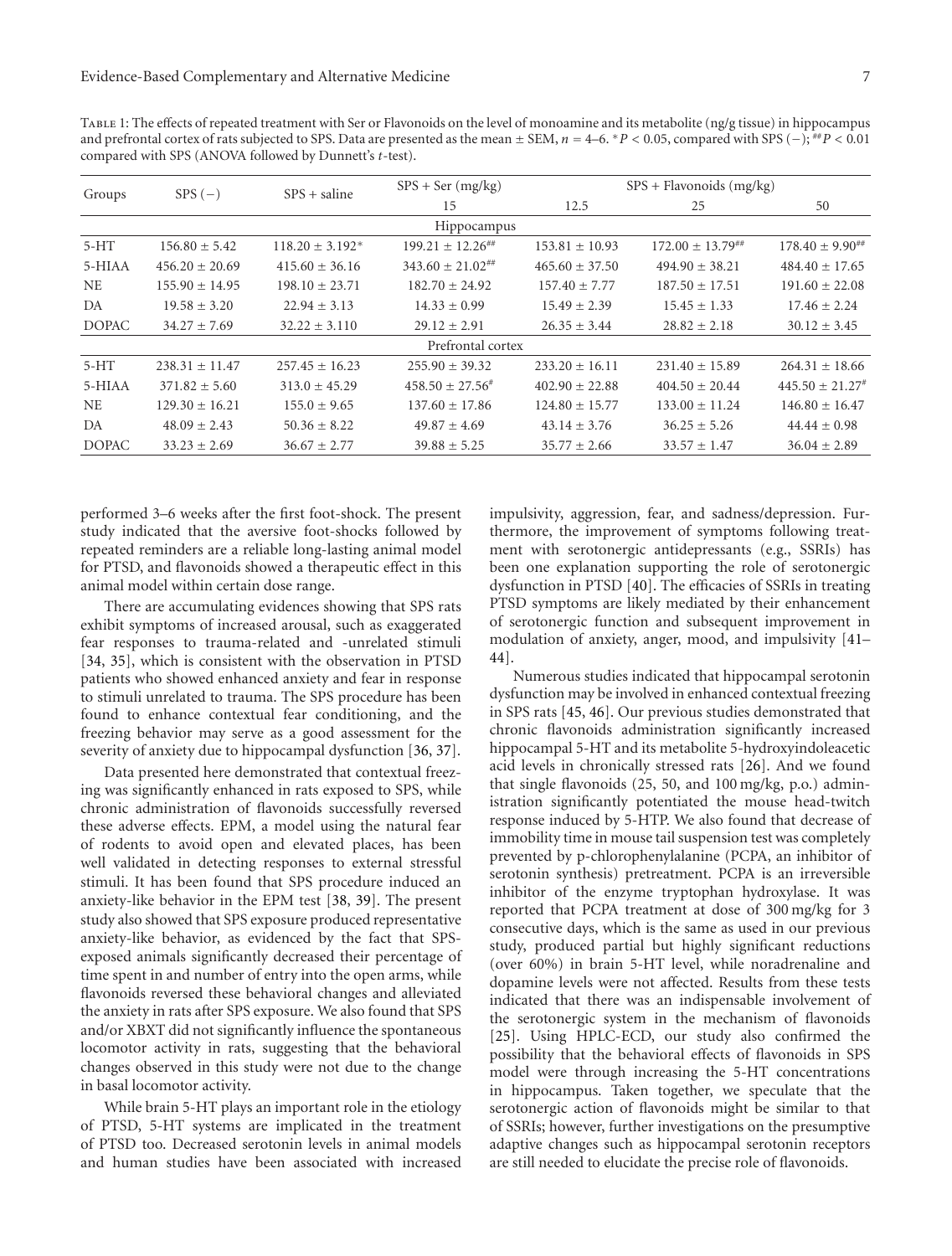It should be noted that, PTSD is a complex disorder that SPS: Single prolonged stress SSRIs: Selective serotonin reuptake inhibitors

TCM: Traditional Chinese medicine.

#### **Conflict of Interests**

The authors report no conflict of interests.

#### **Authors' Contribution**

L.-M. Zhang performed the research design, data analysis, and paper writing. Author J. Z. Yao performed the behavioral tests and HPLC. Y. Li, K. Li, and H.-X. Chen participated in behavioral tests. Y.-Z. Zhang and Y.-F. Li contributed to research design, data analysis, and paper revision.

#### **Acknowledgments**

This study was supported by the National Natural Science Foundation of China (nos. 81001653, 30973516, 81102423, and 81173036), the National Key New Drug Creation Program (no. 2012ZX09102101-004), and Integrated Drug Discovery Technology Platform of National Science and Technology Major Projects for "Major New Drugs Innovation and Development" (2012ZX09301003-001).

#### <span id="page-7-0"></span>**References**

- <span id="page-7-1"></span>[1] B. Bandelow, J. Zohar, E. Hollander et al., "World Federation of Societies of Biological Psychiatry (WFSBP) guidelines for the pharmacological treatment of anxiety, obsessivecompulsive and post-traumatic stress disorders—first revision," *World Journal of Biological Psychiatry*, vol. 9, no. 4, pp. 248–312, 2008.
- [2] W. Berger, M. V. Mendlowicz, C. Marques-Portella et al., "Pharmacologic alternatives to antidepressants in posttraumatic stress disorder: a systematic review," *Progress in Neuro-Psychopharmacology and Biological Psychiatry*, vol. 33, no. 2, pp. 169–180, 2009.
- [3] D. J. Stein, J. Ipser, and N. McAnda, "Pharmacotherapy of posttraumatic stress disorder: a review of meta-analyses and treatment guidelines," *CNS Spectrums*, vol. 14, no. 1, pp. 25– 31, 2009.
- <span id="page-7-2"></span>[4] L. C. Pratchett, K. Daly, L. M. Bierer, and R. Yehuda, "New approaches to combining pharmacotherapy and psychotherapy for posttraumatic stress disorder," *Expert Opinion on Pharmacotherapy*, vol. 12, no. 15, pp. 2339–2354, 2011.
- <span id="page-7-3"></span>[5] F. Corchs, D. J. Nutt, S. Hood, and M. Bernik, "Serotonin and sensitivity to trauma-related exposure in selective serotonin reuptake inhibitors-recovered posttraumatic stress disorder," *Biological Psychiatry*, vol. 66, no. 1, pp. 17–24, 2009.
- [6] J. H. Krystal and A. Neumeister, "Noradrenergic and serotonergic mechanisms in the neurobiology of posttraumatic stress disorder and resilience," *Brain Research*, vol. 1293, pp. 13–23, 2009.
- [7] M. Grah, M. Mihanović, P. Svrdlin, S. V. Pisk, and B. Restek-Petrović, "Serotonin and cortisol as suicidogenic factors in patients with PTSD," *Collegium Antropologicum*, vol. 34, no. 4, pp. 1433–1439, 2010.
- [8] T. A. Mellman, T. Alim, D. D. Brown et al., "Serotonin polymorphisms and posttraumatic stress disorder in a trauma

involves several different neurochemical and neuroendocrine alterations, and cannot be explained by a single system. Several papers reported that activation of GABA<sub>A</sub>-receptor resulted in various effects including: anxiolysis, cognitive effects, sedation, muscle relaxation, and anticonvulsant actions. These functions, particularly the first two would seem to have particular benefits for PTSD, yet short-term and long-term placebo-controlled studies have failed to demonstrate their efficacy. So whether GABA is involved in the anti-PTSD effect of flavonoids requires further study.

As a traditional Chinese herbal decoction comprising multiple ingredients, XBXT has also been studied for its chemical components. To date, 22 compounds, including 21 flavones, have been isolated from XBXT, and the rough HPLC fingerprint of the extract demonstrate that the major constituents of XBXT are flavones, flavonols, isoflavones, and their glycosides [\[25](#page-8-7)[–27\]](#page-8-8). Extensive studies indicate that flavonoids act on different systems in the brain. Flavanols, flavanones, and anthocyanins may act in protective ways, increasing the cerebral blood flow and protecting the neurons from inflammatory processes-mediated cell injury. Flavonoids of several classes are inhibitors of MAO-A and -B, thus mediating an antidepressant or anti-Parkinson's activity. And also, flavonoids show potential to protect neurons from neurotoxins-induced injury. Furthermore, flavones may interact with the GABAA-receptor, producing sedation, anxiolytic, or anticonvulsive effect. Therefore, it seems plausible that beside the serotonergic activation, flavonoids may also exert its effect via other pathways, and the precise mechanisms of action warrants further studies, which now are undertaken by our group.

#### **5. Conclusion**

Over the past decade, herbal medicine has attracted increasing interest from the psychiatry research community for its better compliance and lower side effects. This is largely because of that many herbal preparations have been found to exert beneficial effects on various psychiatric conditions in experimental animal and clinical studies [\[18](#page-8-3)[–22,](#page-8-4) [47\]](#page-9-5). Although the behavioral and transmitter changes observed in the current model confirm that flavonoids may be an effective herbal candidate to treat PTSD mainly through its serotonergic activation, further experiments are needed to clarify the exact molecular mechanisms underlying its effects and to better understand the neuropathological changes in PTSD.

## **Abbreviations**

| Analysis of variance                             |  |
|--------------------------------------------------|--|
| Area under curve                                 |  |
| Dopamine                                         |  |
| HPLC-ECD: High-performance liquid chromatography |  |
| with electrochemical detection                   |  |
| Serotonin                                        |  |
| Norepinephrine                                   |  |
| Posttraumatic stress disorder                    |  |
|                                                  |  |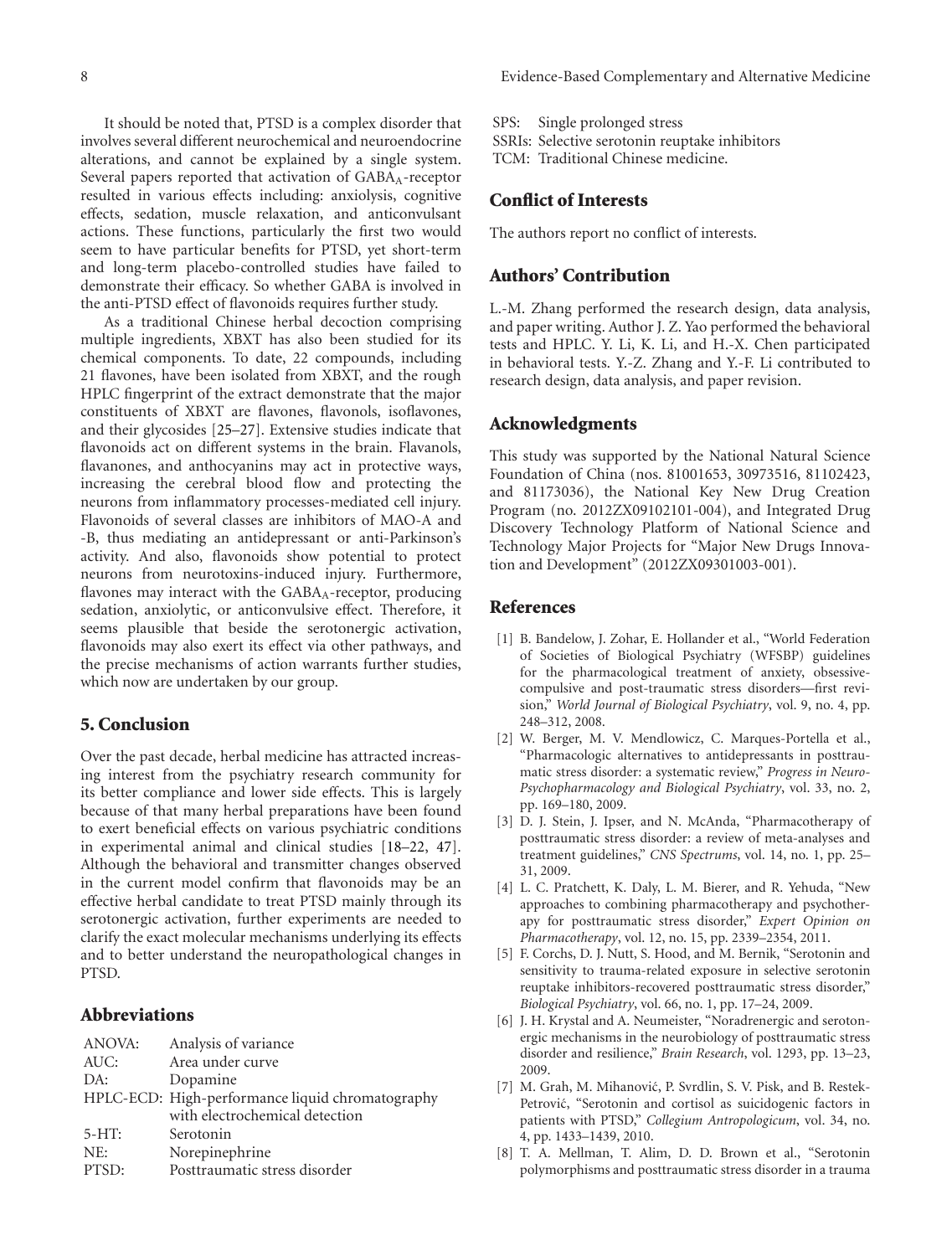exposed African American population," *Depression and Anxiety*, vol. 26, no. 11, pp. 993–997, 2009.

- [9] J. H. Krystal, E. Webb, N. L. Cooney et al., "Serotonergic and noradrenergic dysregulation in alcoholism: mchlorophenylpiperazine and yohimbine effects in recently detoxified alcoholics and healthy comparison subjects," *American Journal of Psychiatry*, vol. 153, no. 1, pp. 83–92, 1996.
- <span id="page-8-0"></span>[10] L. H. Price, R. T. Malison, C. J. McDougle, E. F. McCance-Katz, K. R. Owen, and G. R. Heninver, "Neurobiology of tryptophan depletion in depression: effects of m-chlorophenylpiperazine (mCPP)," *Neuropsychopharmacology*, vol. 17, no. 5, pp. 342– 350, 1997.
- <span id="page-8-1"></span>[11] D. Britvić, D. Glučina, V. Antičevič et al., "Long-term improvement in coping skills following multimodal treatment in war veterans with chronic PTSD," *International Journal of Group Psychotherapy*, vol. 62, no. 3, pp. 418–435, 2012.
- [12] F. J. Stoddard, R. Luthra, E. A. Sorrentino et al., "A randomized controlled trial of sertraline to prevent posttraumatic stress disorder in burned children," *Journal of Child and Adolescent Psychopharmacology*, vol. 21, no. 5, pp. 469–477, 2011.
- [13] L. N. Ravindran and M. B. Stein, "Pharmacotherapy of post-traumatic stress disorder," *Current Topics in Behavioral Neurosciences*, vol. 2, pp. 505–525, 2010.
- [14] R. B. Hidalgo and J. R. T. Davidson, "Selective serotonin reuptake inhibitors in post-traumatic stress disorder," *Journal of Psychopharmacology*, vol. 14, no. 1, pp. 70–76, 2000.
- [15] M. B. Stein, N. A. Kline, and J. L. Matloff, "Adjunctive olanzapine for SSRI-resistant combat-related PTSD: a double-blind, placebo-controlled study," *American Journal of Psychiatry*, vol. 159, no. 10, pp. 1777–1779, 2002.
- [16] J. Zohar, D. Amital, C. Miodownik et al., "Double-blind placebo-controlled pilot study of sertraline in military veterans with posttraumatic stress disorder," *Journal of Clinical Psychopharmacology*, vol. 22, no. 2, pp. 190–195, 2002.
- <span id="page-8-2"></span>[17] I. L. Petrakis, E. Ralevski, N. Desai et al., "Noradrenergic vs serotonergic antidepressant with or without naltrexone for veterans with PTSD and comorbid alcohol dependence," *Neuropsychopharmacology*, vol. 37, no. 4, pp. 996–1004, 2012.
- <span id="page-8-3"></span>[18] H. N. Wang, Y. Peng, Q. R. Tan et al., "Free and Easy Wanderer Plus (FEWP), a polyherbal preparation, ameliorates PTSD-like behavior and cognitive impairments in stressed rats," *Progress in Neuro-Psychopharmacology and Biological Psychiatry*, vol. 33, no. 8, pp. 1458–1463, 2009.
- [19] N. Sinclair-Lian, M. Hollifield, M. Menache, T. Warner, J. Viscaya, and R. Hammerschlag, "Developing a Traditional Chinese Medicine diagnostic structure for post-traumatic stress disorder," *Journal of Alternative and Complementary Medicine*, vol. 12, no. 1, pp. 45–57, 2006.
- [20] Z. J. Zhang, "Therapeutic effects of herbal extracts and constituents in animal models of psychiatric disorders," *Life Sciences*, vol. 75, no. 14, pp. 1659–1699, 2004.
- [21] X. Xia, G. Cheng, Y. Pan, Z. H. Xia, and L. D. Kong, "Behavioral, neurochemical and neuroendocrine effects of the ethanolic extract from *Curcuma longa* L. in the mouse forced swimming test," *Journal of Ethnopharmacology*, vol. 110, no. 2, pp. 356–363, 2007.
- <span id="page-8-4"></span>[22] C. Xu, L. Luo, and R. X. Tan, "Antidepressant effect of three traditional Chinese medicines in the learned helplessness model," *Journal of Ethnopharmacology*, vol. 91, no. 2-3, pp. 345–349, 2004.
- <span id="page-8-5"></span>[23] H. K. Wang, "The therapeutic potential of flavonoids," *Expert Opinion on Investigational Drugs*, vol. 9, no. 9, pp. 2103–2119, 2000.
- <span id="page-8-6"></span>[24] A. K. Jäger and L. Saaby, "Flavonoids and the CNS," Molecules, vol. 16, no. 2, pp. 1471–1485, 2011.
- <span id="page-8-7"></span>[25] L. An, Y. Z. Zhang, N. J. Yu et al., "Role for serotonin in the antidepressant-like effect of a flavonoid extract of Xiaobuxin-Tang," *Pharmacology Biochemistry and Behavior*, vol. 89, no. 4, pp. 572–580, 2008.
- <span id="page-8-21"></span>[26] L. An, Y. Z. Zhang, N. J. Yu et al., "The total flavonoids extracted from Xiaobuxin-Tang up-regulate the decreased hippocampal neurogenesis and neurotrophic molecules expression in chronically stressed rats," *Progress in Neuro-Psychopharmacology and Biological Psychiatry*, vol. 32, no. 6, pp. 1484–1490, 2008.
- <span id="page-8-8"></span>[27] L. An, Y.-Z. Zhang, X. M. Liu et al., "Total flavonoids extracted from xiaobuxin-tang on the hyperactivity of hypothalamicpituitary-adrenal axis in chronically stressed rats," *Evidence-Based Complementary and Alternative Medicine*, vol. 2011, Article ID 367619, 7 pages, 2011.
- <span id="page-8-9"></span>[28] Institute of Laboratory Animal Resources, *Guide for the Care and Use of Laboratory Animals*, Commission on Life Sciences, National Research Council, National Academy Press, Washington, DC, USA, 1996.
- <span id="page-8-10"></span>[29] S. Li, Y. Murakami, M. Wang, K. Maeda, and K. Matsumoto, "The effects of chronic valproate and diazepam in a mouse model of posttraumatic stress disorder," *Pharmacology Biochemistry and Behavior*, vol. 85, no. 2, pp. 324–331, 2006.
- <span id="page-8-11"></span>[30] D. Knox, C. J. Fitzpatrick, S. A. George, J. L. Abelson, and I. Liberzon, "Unconditioned freezing is enhanced in an appetitive context: implications for the contextual dependency of unconditioned fear," *Neurobiology of Learning and Memory*, vol. 97, no. 4, pp. 386–392, 2012.
- <span id="page-8-12"></span>[31] T. Takahashi, S. Morinobu, Y. Iwamoto, and S. Yamawaki, "Effect of paroxetine on enhanced contextual fear induced by single prolonged stress in rats," *Psychopharmacology*, vol. 189, no. 2, pp. 165–173, 2006.
- <span id="page-8-13"></span>[32] S. Yamamoto, S. Morinobu, S. Takei et al., "Single prolonged stress: toward an animal model of posttraumatic stress disorder," *Depression and Anxiety*, vol. 26, no. 12, pp. 1110– 1117, 2009.
- <span id="page-8-14"></span>[33] R. S. Pynoos, R. F. Ritzmann, A. M. Steinberg, A. Goenjian, and I. Prisecaru, "A behavioral animal model of posttraumatic stress disorder featuring repeated exposure to situational reminders," *Biological Psychiatry*, vol. 39, no. 2, pp. 129–134, 1996.
- <span id="page-8-15"></span>[34] Y. Iwamoto, S. Morinobu, T. Takahashi, and S. Yamawaki, "Single prolonged stress increases contextual freezing and the expression of glycine transporter 1 and vesicle-associated membrane protein 2 mRNA in the hippocampus of rats," *Progress in Neuro-Psychopharmacology and Biological Psychiatry*, vol. 31, no. 3, pp. 642–651, 2007.
- <span id="page-8-16"></span>[35] K. Kohda, K. Harada, K. Kato et al., "Glucocorticoid receptor activation is involved in producing abnormal phenotypes of single-prolonged stress rats: a putative post-traumatic stress disorder model," *Neuroscience*, vol. 148, no. 1, pp. 22–33, 2007.
- <span id="page-8-17"></span>[36] J. Ji and S. Maren, "Hippocampal involvement in contextual modulation of fear extinction," *Hippocampus*, vol. 17, no. 9, pp. 749–758, 2007.
- <span id="page-8-18"></span>[37] K. A. Corcoran and S. Maren, "Hippocampal inactivation disrupts contextual retrieval of fear memory after extinction," *Journal of Neuroscience*, vol. 21, no. 5, pp. 1720–1726, 2001.
- <span id="page-8-19"></span>[38] A. A. Walf and C. A. Frye, "The use of the elevated plus maze as an assay of anxiety-related behavior in rodents," *Nature Protocols*, vol. 2, no. 2, pp. 322–328, 2007.
- <span id="page-8-20"></span>[39] S. Yamamoto, S. Morinobu, M. Fuchikami, A. Kurata, T. Kozuru, and S. Yamawaki, "Effects of single prolonged